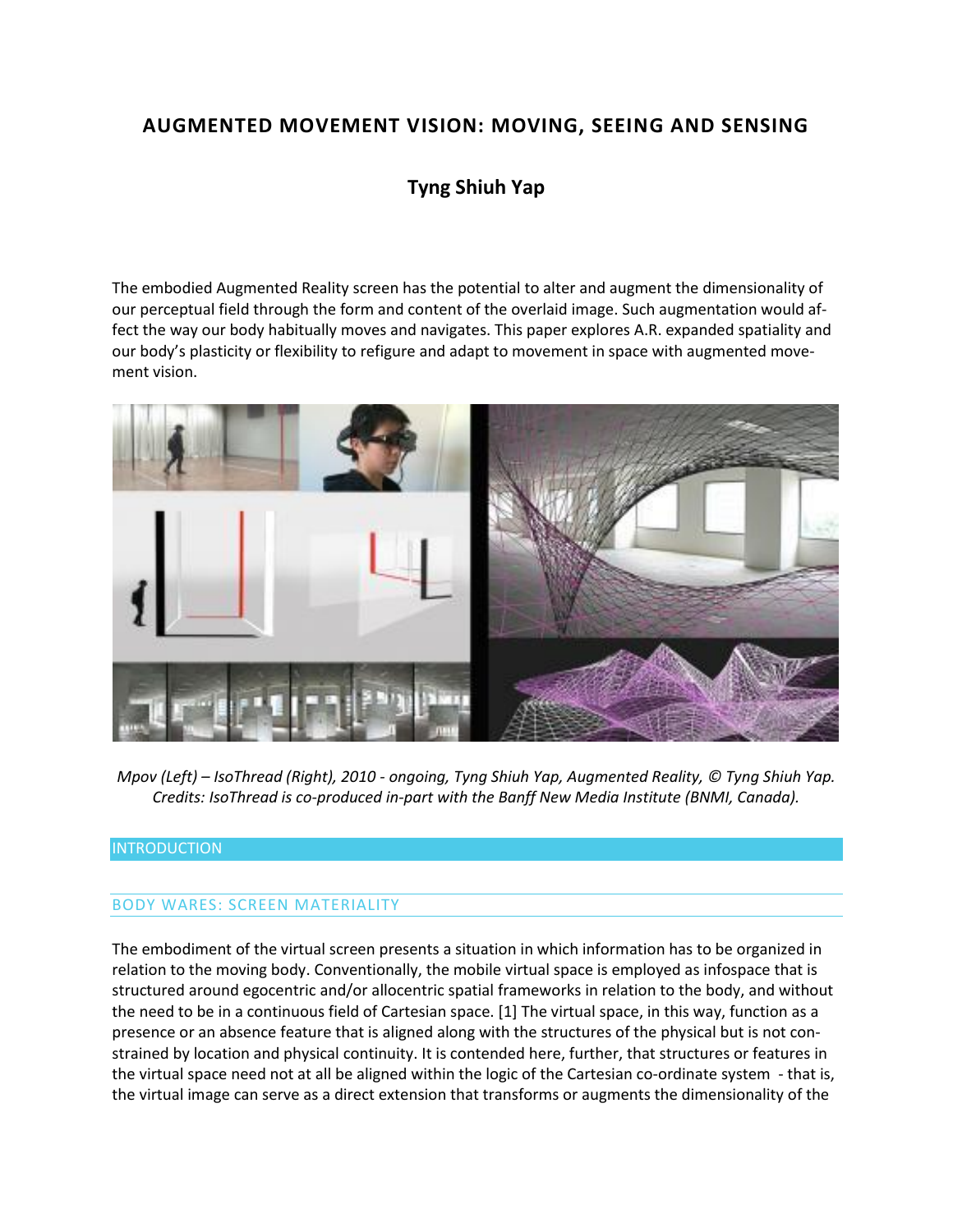actual space. The potentiality of the virtual screen lies, in part, to the fact that it is a null-space without the necessary constriction of physical laws. Its (screen) materiality consists of a medium through which contents and meanings are being projected from. The malleable virtual contents can function as simulation, representation, presence or mirror, and so forth. Therefore, the embodied virtual space could extend not only spatiality but also, more radically, the user's body frame. This implies that there are more potential within such trans-spatiality between the actual and the virtual than the conventional spatial habits and expectations of our body allow. Such spaces do not just present new forms of spatiality but challenges both the body plasticity or flexibility to re-adapt as well as our conventional body-space-time notions of directionality, positioning and orientation in spatial traversing.

### TO MOVE, OR NOT

Philosopher Elizabeth Grosz commented that rather than refiguring embodiment, virtual space is often employed in a manner that reaffirm Cartesian mind/body division. [2] There is good reason why (embodied) screen space, in spite of the potentiality of its materiality, is not deployed in more radical ways of interaction to push the capabilities of the body. The kind of augmentation proposed above, challenges deeply ingrained habitual ways of being, and therefore are physically discomforting to the body when implemented. Fracture made to the linearity of the physical space can be made coherent and manageable when the image space is seemingly external to the body, which means that the multiplication of image spaces do not break the singularity of the body's perceptual frame. However, when augmentation starts to encroach onto the embodied space of the moving body and is deployed as a direct re-structuring of spatial dimensionality or as a re-embodiment of the body, they become highly unmanageable to the body. Which is to say there is a disparity of functional requirements between movement vision or vision for movement and locomotion versus vision for more inactive or stationary activities like reading or simply visually scanning the environment.

Enactive theories expound that perceptual representation is derived from actions. However, here, there is the reversed scenario in which perception precedes the possibility for action. Intuitively, one can perceive and analyse the augmented scene more readily, from an external standpoint, than one can learn to re-coordinate one's body to move fluently across the augmented embodied space. Just as, when lost, we stop and refer to our streetmap, to bring actions down to the minimal level, and using our cognitive skills to re-orient ourselves in space. This does not denounce the possibility that higher level off-line perception is inherently rooted in former sensorimotor experience and its memories. [3] It is to be argued in this paper that the challenges of an augmentation of movement vision could be (better) overcome along with the development of both cognitive as well as movement strategies for the body to re-learn, refigure and rehabituate, when the body's usual perceptual relationship with space is augmented either from within or without.

#### LAYERING: REALITIES

Whilst the embodied screen has the capacity to simulate all kinds of scenarios and configurations, it possesses certain characteristics that are unique to its medium, in its actual relationship to the body and to the extended space. These could be directly translated into the kind of spatio-temporality that it can configure for embodied experience that is not shared by other set-ups. With its integration with the perceptual field of the body, its content, in fact, has no fixed locality within extended space and has no inherent situatedness – other than with its host, the body.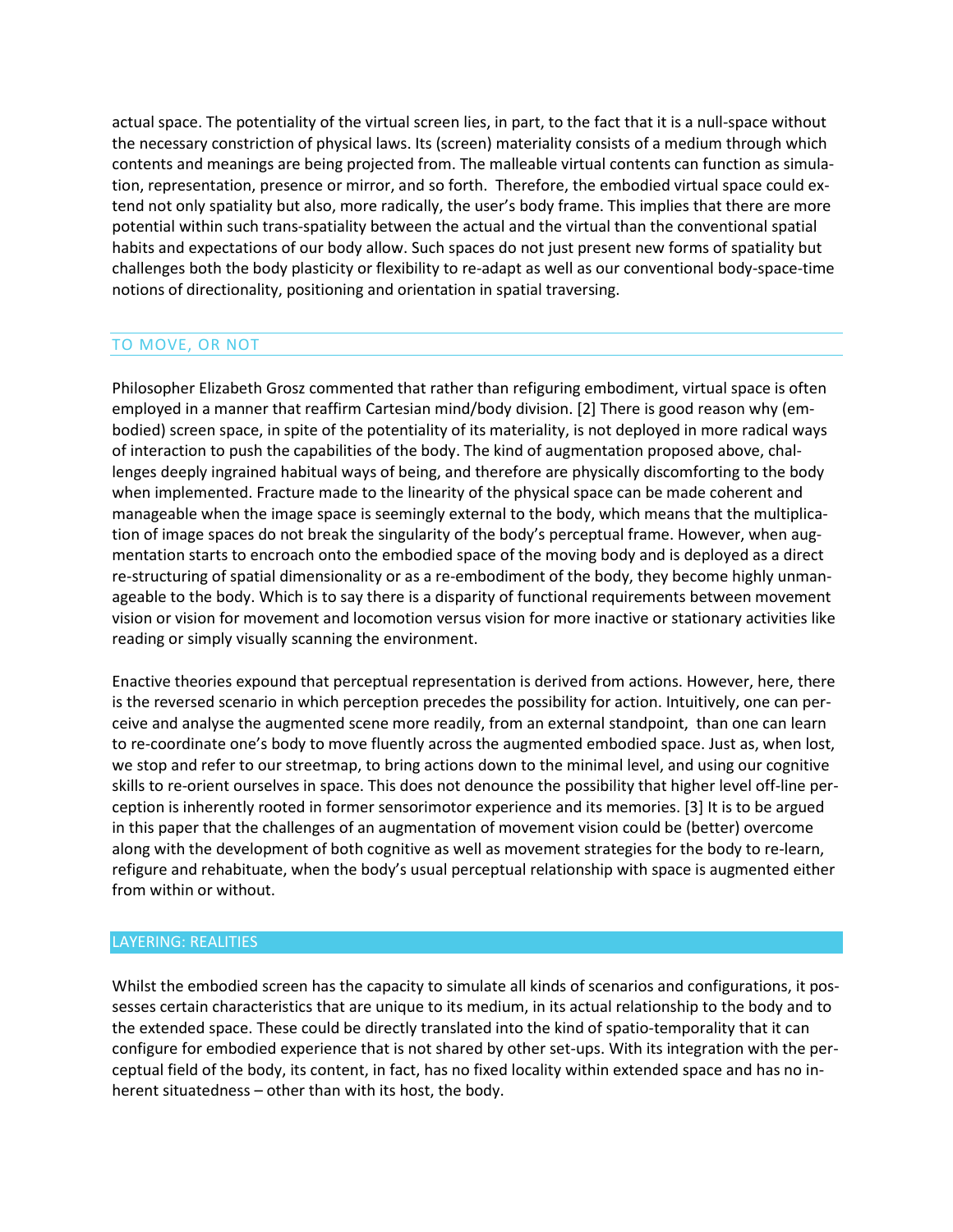### EXPANDED SPATIALITY - TEST SUBJECTS

To explore such hybrid dimensionality, this author is currently developing a series of augmented reality art projects with the working premise of using AR strategies to present ways of perceiving and navigating through space that expands from the circumscription of our physical make-up.

In the "Mpov: xTread" (Fig. 1, Left) series, the user moves around a site with the ability to control concurrently an additional moving point in AR space – which function as an autonomous doubling of her presence and movement in space, such that she is navigating from two positions at once. This project begins with the idea of an expansion of perception from the persistent single, frontedness of the human bipedal body, and investigates the navigation of space with an additional viewpoint. The body (through the multiplied viewpoint) creates a space of active geometry as it moves. In this work the body centredness and directionality is disrupted in that moving forward is not necessarily going forward, but backwards, leftwards etc.

The "IsoThread" (Fig. 1, Right) series work with virtual forms that transcend from the regularity of directionality and orientation that our body experience when it traverses across the stable structures of the flat ground. The user navigates the actual space through the virtual topological reality as augmentation. The IsoThread project presents a situation in which the body is invited to reconcile the translation of its position and orientation between the physical environment and the form of the virtual model. In traversing through the virtual and actual space concurrently, the mapping of the virtual form onto the physical space is devoid of any fixed location and orientation in actuality. By mapping the topological with the flat plane, going forward loops back on a twisted axes. There is no going forward, backward, left or right.

#### XRELATIONAL : AUGMENTED DIMENSIONALITY : ACTIVE GEOMETRY

The projects above are designed to explore the character of dynamicism that can be brought about with the embodied screen through the layering of realities between the virtual content and the actual space. Volumes of spaces could be nested and juxtaposed, dynamically re-sized and morphed, becoming simulation or doubling the actual as re-presentation, all of these configuring space in a non-Euclidean manner. The situatedness of the body within the extended space becomes extended relational (xRelational) in such trans-spatiality. This is because the state of the moving body described here is not so much being relational to other bodies/structures in space, rather it has to be ready to extend from its embodied situatedness and adopt (or embody) a multiplication of positions, viewpoints and spatial reference frames – in the process rendering space as folded, heterogeneous, multiplied and informatics. Incongruous spaces and views inter-join and split apart, configure and reconfigure. The flipping in and out of viewpoints and perspective forming an inter-crossing of perspective (xPerspectival) creating 'any-spaceswhatever'.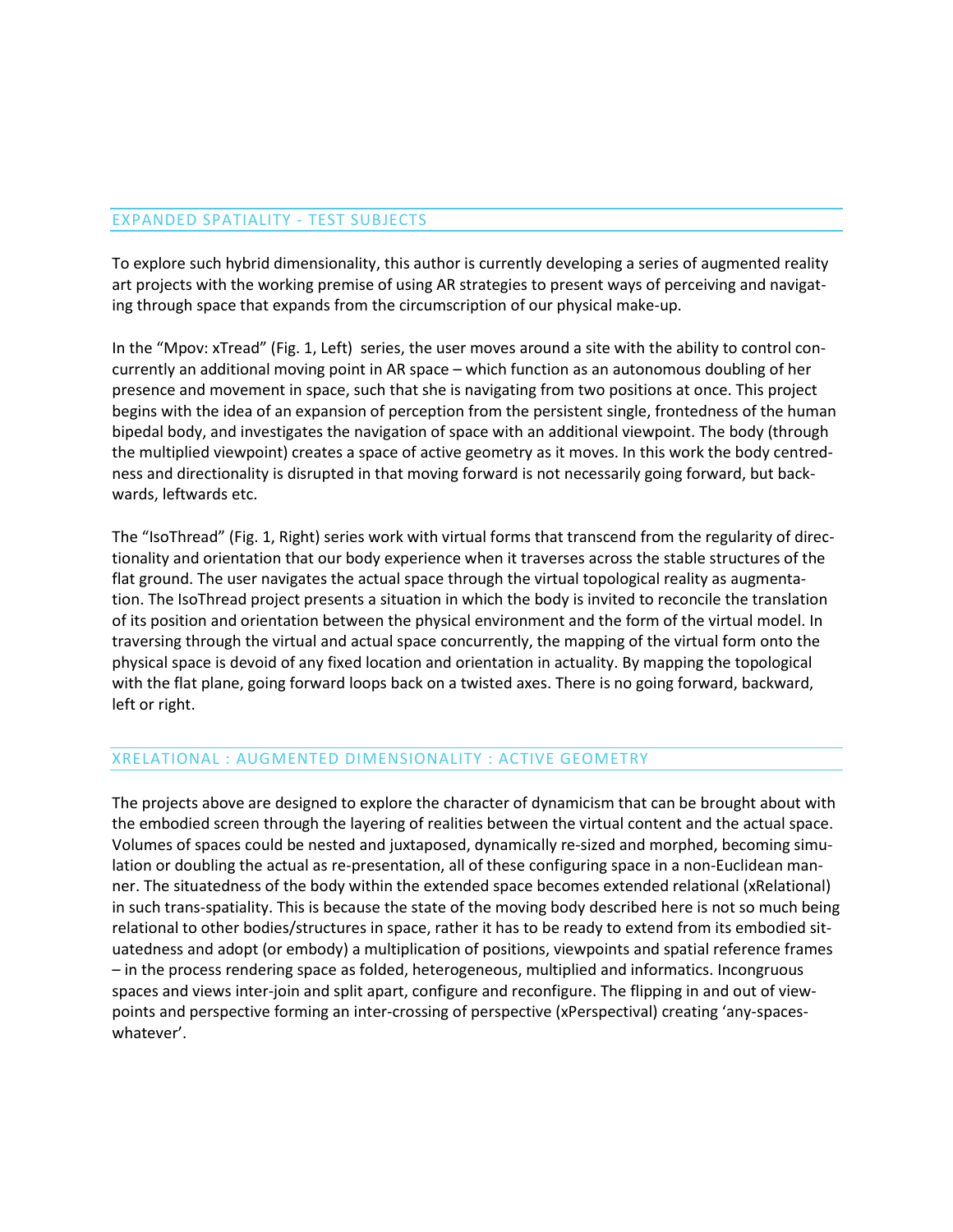Such configuration produces active geometries, where the experiential space does not have the regularity of flow but consists of interpenetrating volumes which form sub-regularity of orientation, directionality and positioning as the body's perceptual reference frame is decentered. Such virtualization of embodied space, virtualizes the body by making contingent the body's borders, and making dissolute the supposed boundary of its exocentric and the egocentric spatial reference and altering the spatio-temporality logic of its movement in space. Subverting Euclidean linearity, the qualitative and differential takes on space structuring and geometricizing functions; with the body creating and configuring space as it moves.

## IN-EXCESS: AUGMENTED MOVEMENT VISION AND TRANS-SPATIAL BODY SPACE

The Augmentation of Movement Vision identified here occurs in two manners. Firstly, in the embodied augmented reality, visually led movement creates a disparity between the perceptual information that is received through the virtual screen and the information that is received through the other modalities of the body. Secondly, the augmented reality vision, in this case, forms a multiplication of spatial references and fracturing of the body's supposed singular egocentric frame. The augmented vision forms an excess that results in the body's needs to re-learn how it can represent and organize new forms of spatial information to facilitate coordination of its collective parts for actions. This is in contrast to what Brian Massumi terms movement-vision, which describes a proprioceptive state, with no division of subject and object. [4] Augmented Movement Vision, here, describes a level of experience which is closer to the state of internal representation, where a lack of singularity or incongruency of movement in space registered in relation to the single-directional vision of the moving body would break down the body's capacity to manage movement.

Unlike phenomenological notion of consciousness as defining experience, Bergson argues that consciousness is derived from the multiplicity of information the body receives; and that our conscious perception is a 'necessary poverty' (or diminution) of our image of matter. [5] For Bergson, conscious representation of the matter suppresses and filters away the information it receives of that which is of no interest for our bodily functions. However, the body is inherently plastic and flexible. Functions of the body are not set in stone, they are open to change brought on by the necessity and demand for new forms of actions in heterogeneous environments. This plasticity of function underlies evolutionary theories of phylogeny and ontogeny (namely, the development found in a species and in an individual over time). Neuroscientist Daphne Bavelier's research on the effects of multi-tasking in Gaming found that gamers who had to content with split-screens action scenarios for extended time starts to adapt and evolve new mental and vision speed and skills that enable the smooth and skillful means of managing the split-screen environment. [6] Bergson's notion of a center of indetermination suggests such openness of the body. Information received is at first unextended in the body, through training they become localized, thus what we experience is memory.

It is inferred here that perhaps the above suggests that the visual information in seeming excess of the body's usual functions can be re-embodied with the whole body through the implementation of interaction between the image and the body movement. That is, to re-figure the body movement to accommodate this excess. The idea for this hypothesis is drawn from the examples of experiments undertaken in the field of neuroscience. It has been shown in experiments that the Body Schema – our representation of our own body – show qualities of plasticity. Neuroscientist Angelo Maravita and his colleagues found that multi-sensory integration of visual, tactile and proprioceptive information in primate brain enables it to construct various body-part-centered representations of space; and that this representation shows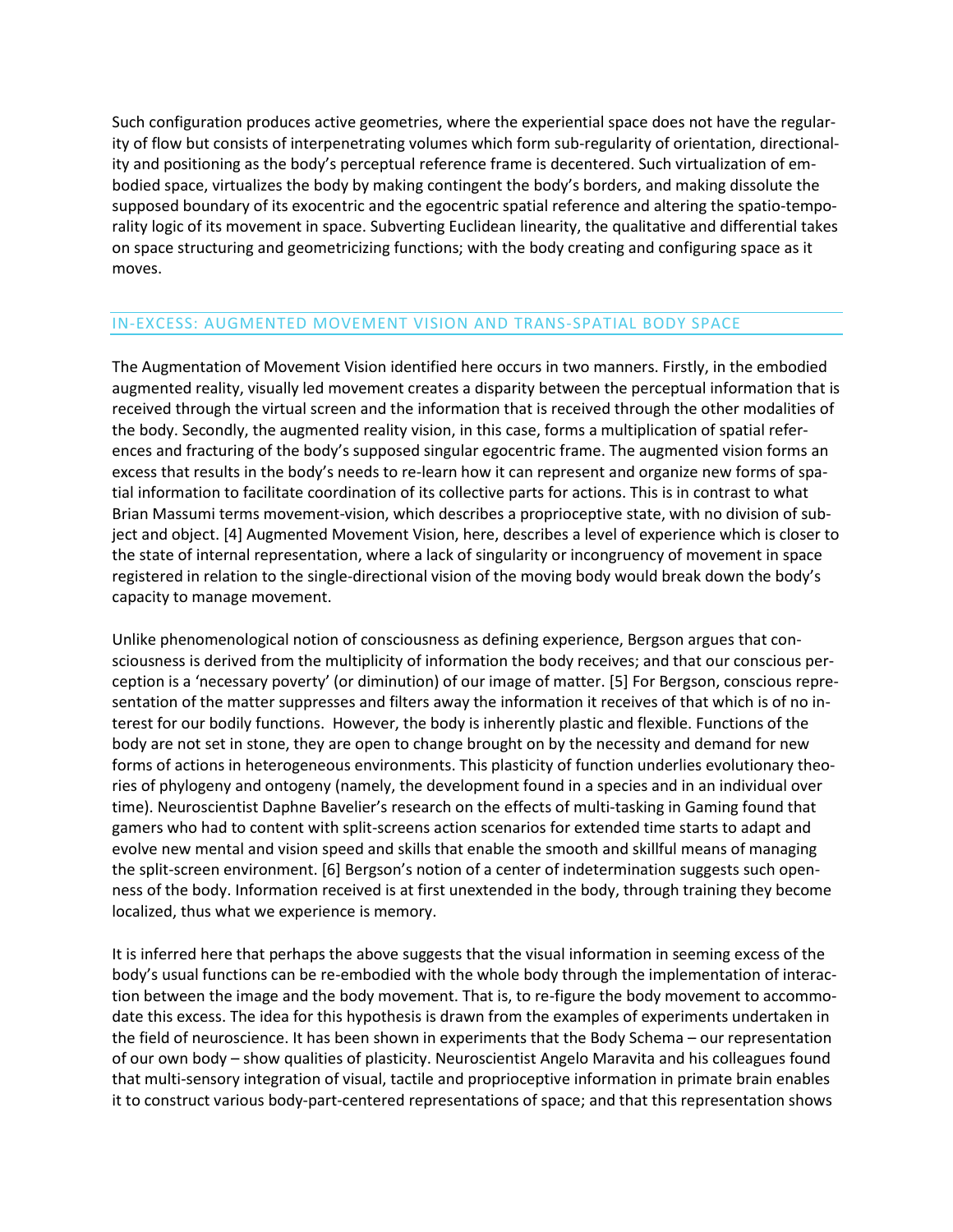plasticity for change as active tool-use extends the reachable space and modifies the representation of peri-personal space or the space within the arm-length of the body. [7] Separately, it is known that we can dislocate or project our bodily actions onto the video screen and maintain the integrity of our coordination just by following our actions on the screen – as it is commonly performed by surgeons. This follows that our body schema have the same potential to couple with the screen space as part of its own peri-personal space, and that 'virtual tools' could be employed in a similar manner to extend our body space with the virtual space.

### COUPLING WITH THE VIRTUAL – A PROPOSAL

In the A.R. project "Mpov" introduced above, the perceptual field in one of the eyes is partly overlaid with the space of the virtual – such that the eyes is looking at the two spaces at once. This may sounds like that the overlaid image would occlude much of the perceptual field. However, in practice, our stereoscopic vision naturally merge the virtual image onto the actual with some degree of transparency.

In order for the body to efficiently move in such trans-spatiality, the body has to be coupled with the virtual space in some manner, such that the body can find new means of co-ordinated movement. When the virtual space stays outside of the movement space of the body, it puts on cognitive load on the brain. Embodying the virtual has the advantages of off-loading mental processes that would be otherwise be needed to make sense of the hybrid space. Through refiguring the body's movement, the new movement patterning derived will off-load this into physical processes. Some neuroscientists would agree that mental and physical processes are not distinct but have integrative roles to play in our thoughts processes.

Further, from the neuroscience concepts of bodily path structure and subspaces, it is inferred that a possible method of implementation is to engage the use of a certain part of the body (one of the arms, for instance) to operate and interact with the virtual space. In this manner, the body space is segmented into two frames of realities, and the user can learn to reconcile the hybrid space through movement and sensing.

Path structure is the geometry rules in which our bodies described spatial structure, they determine the distance and direction trajectories for movement. [8] Each movable part of the body has its own path structure, and there are collectively a hierarchy of different path structures in which some belong in the sub-spaces of others. The rotation of the eyes is a path structure that is considered a subspace of the movement of the head. Subspaces working collectively together produces greater degrees of freedom of movement. The plurality and division of sensorimotor spaces suggest the potential for which the body is open to refiguration for more complex scenarios and to the modification of its internal representation of the extended space it maps. When one arm is tap to control and interact the virtual reality, the body is able to physically sense the virtual, as an extension, within the degrees of freedom of movement the arm allows.

### "LEARNING A NEW ACT" – ACTION, CONCEPT AND THE BODY

Cognitive scientist Andy Clark points out that there is a robust finding that mental rehearsal can actually improve sports skills and the part of the brain called the cerebellum commonly known as the motor area. [9] He notes the discrepancies in the amount of time proprioceptive feedback information reaches